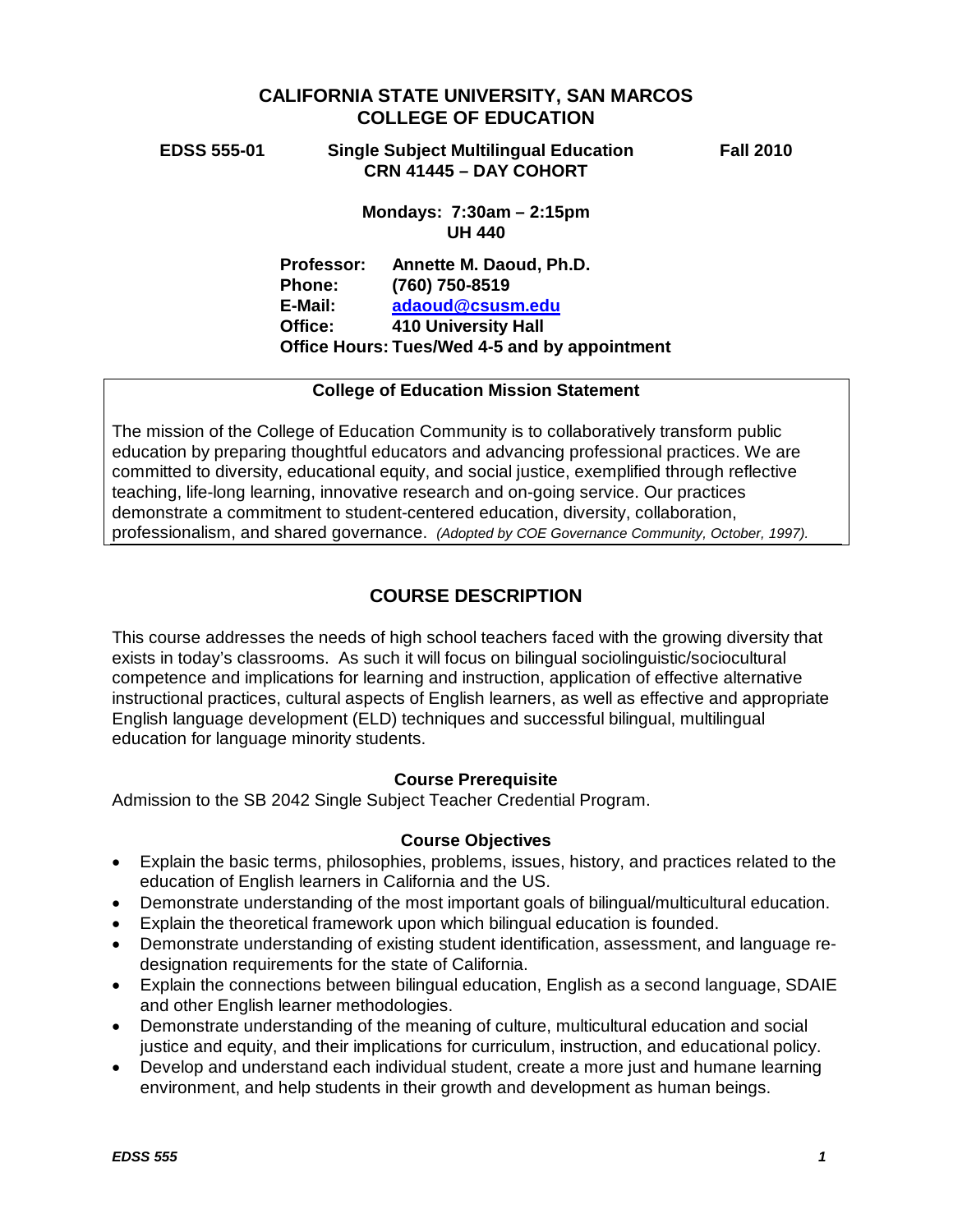## **Required Texts**

Echevarria, J., Vogt, M., and Short, D. (2010). *Making Content Comprehensible for Secondary English Learners: The SIOP Model*. Boston, MA: Allyn and Bacon / Pearson.

Course Reader - available on the EDSS 555 course website (Cougar Courses)

## **Authorization to Teach English Learners**

This credential program has been specifically designed to prepare teachers for the diversity of languages often encountered in California public school classrooms. The authorization to teach English learners is met through the infusion of content and experiences within the credential program, as well as additional coursework. Students successfully completing this program receive a credential with authorization to teach English learners. *(approved by CCTC in SB 2042 Program Standards, August 02)*

## **California Teacher Performance Assessment (CalTPA)**

Beginning July 1, 2008 all California credential candidates must successfully complete a stateapproved system of teacher performance assessment (TPA), to be embedded in the credential program of preparation. At CSUSM this assessment system is called CalTPA or the TPA for short. To assist your successful completion of the TPA a series of informational seminars are offered over the course of the program. TPA related questions and logistical concerns are to be addressed during the seminars. Your attendance to TPA seminars will greatly contribute to your success on the assessment. Additionally, COE classes use common pedagogical language, lesson plans (lesson designs), and unit plans (unit designs) in order to support and ensure your success on the TPA and more importantly in your credential program. The CalTPA Candidate Handbook, TPA seminar schedule, and other TPA support materials can be found on the COE website: <http://www.csusm.edu/coe/CalTPA/ProgramMaterialsTPA.html>

# **Teacher Performance Expectation (TPE) Competencies**

In addition to the CalTPA requirements outlined above, the course objectives, assignments, and assessments have been aligned with the following Teacher Performance Expectation (TPE) competencies; TPE 7 – Teaching English Learners, and TPE 15 – Social Justice and Equity.

### **College of Education Attendance Policy**

Due to the dynamic and interactive nature of courses in the College of Education, all students are expected to attend all classes and participate actively. At a minimum, students must attend more than 80% of class time, or s/he may not receive a passing grade for the course at the discretion of the instructor. Individual instructors may adopt more stringent attendance requirements. Should the student have extenuating circumstances, s/he should contact the instructor as soon as possible. *(Adopted by the COE Governance Community, December, 1997).*

### **Students with Disabilities Requiring Reasonable Accommodations**

Students with disabilities who require reasonable accommodations must be approved for services by providing appropriate and recent documentation to the Office of Disable Student Services (DSS). This office is located in Craven Hall 5205, and can be contacted by phone at (760) 750-4905, or TTY (760) 750-4909. Students authorized by DSS to receive reasonable accommodations should meet with their instructor during office hours or, in order to ensure confidentiality, in a more private setting.

### **CSUSM Academic Honesty Policy**

"Students will be expected to adhere to standards of academic honesty and integrity, as outlined in the Student Academic Honesty Policy. All written work and oral presentation assignments must be original work. All ideas/materials that are borrowed from other sources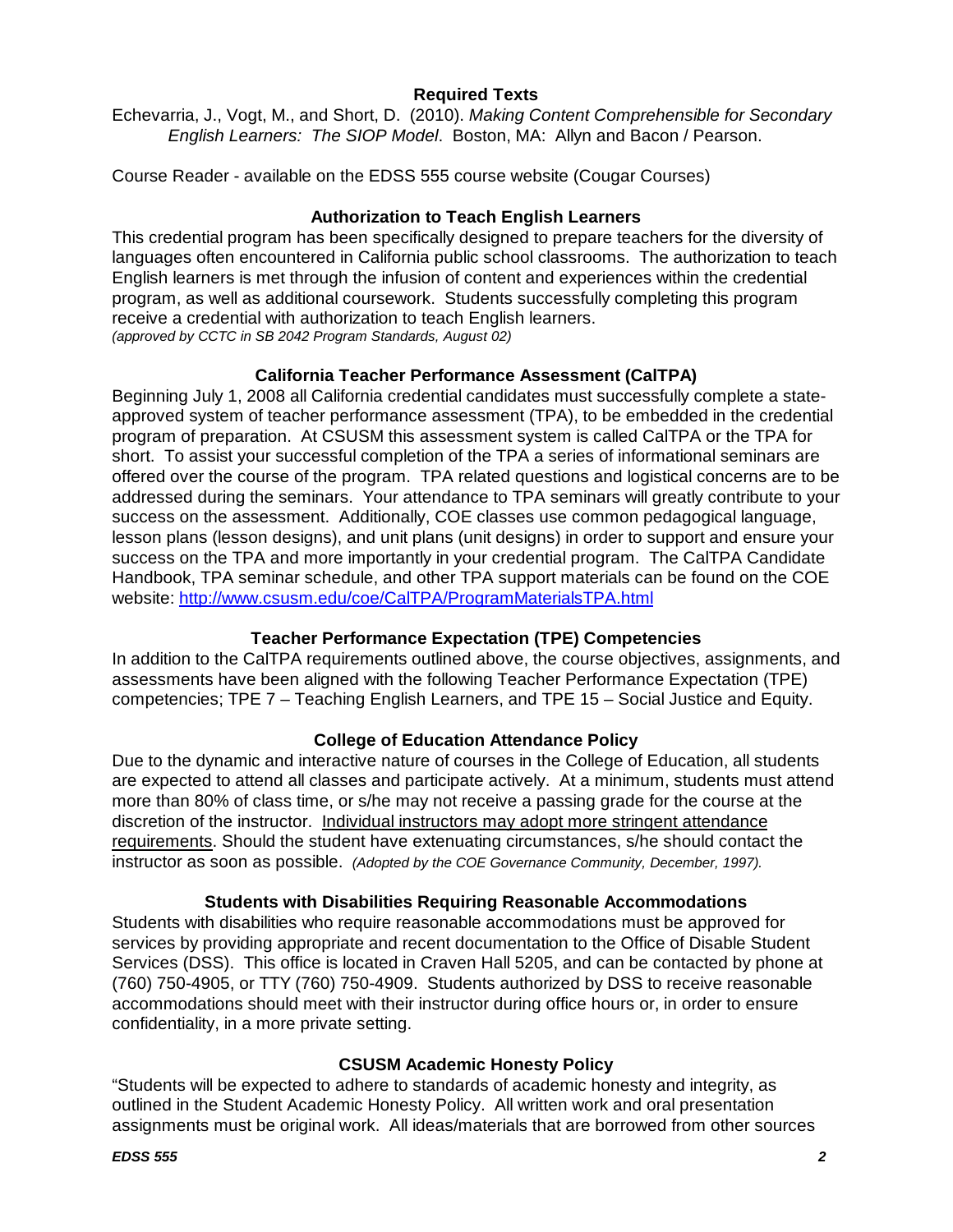must have appropriate references to the original sources. Any quoted material should give credit to the source and be punctuated with quotation marks.

Students are responsible for honest completion of their work including examinations. There will be no tolerance for infractions. If you believe there has been an infraction by someone in the class, please bring it to the instructor's attention. The instructor reserves the right to discipline any student for academic dishonesty in accordance with the general rules and regulations of the university. Disciplinary action may include the lowering of grades and/or the assignment of a failing grade for an exam, assignment, or the class as a whole." Incidents of Academic Dishonesty will be reported to the Dean of Students. Sanctions at the University level may include suspension or expulsion from the University.

#### **Plagiarism:**

As an educator, it is expected that each student will do his/her own work, and contribute equally to group projects and processes. Plagiarism or cheating is unacceptable under any circumstances. If you are in doubt about whether your work is paraphrased or plagiarized see the Plagiarism Prevention for Students website [http://library.csusm.edu/plagiarism/index.html.](http://library.csusm.edu/plagiarism/index.html) If there are questions about academic honesty, please consult the University catalog.

#### **Appeals**

Every student has the right to appeal grades, or appeal for redress of grievances incurred in the context of any class. Disputes may be resolved informally with the professor, or through the formal grades appeal process. For the latter, consult Dr. Stall, Associate Dean.

#### **Writing**

Writing requirements for this class will be met as described in the assignments. Every course at the university, including this one, must have a writing requirement of at least 2500 words.

#### **Course Requirements**

All students are expected to participate in class activities and demonstrate reflective learning. Students who do not attend a class session, are consistently late, or do not participate in class activities will not receive attendance and participation points for that session. *Six (6) points will be deducted for each missed class session.* It is important that students are well prepared for course sessions by completing the readings and assignments scheduled before the class meeting. **Assignments not handed-in on due date will lose 10% of earned credit per day.** Assignments should be typed and double-spaced (yes, including the reading reflections). Students who wish to revise an assignment must negotiate the requirements of the revision with the instructor.

| • Attendance and participation                         | 15 points |
|--------------------------------------------------------|-----------|
| • Reading Reflections / ELD Standards                  | 20 points |
| • Questionnaire – Learning About Your English Learners | 5 points  |
| • ELD / SDAIE Lesson Observation                       | 10 points |
| • SDAIE Lesson Design                                  | 15 points |
| • SDAIE / Multicultural Lesson Plan and Resources      | 25 points |
| • TPE 15 - Action Plan / Reflective Statement          | 10 points |
|                                                        |           |

#### **Grading**

| $95 - 100$ |              | $90 - 94$ | A-   |
|------------|--------------|-----------|------|
| 87 - 89    | B+           | $83 - 86$ | B.   |
| $80 - 82$  | - B-         | $77 - 79$ | $C+$ |
| 73 – 76    | $\mathbf{C}$ | $70 - 72$ | C-   |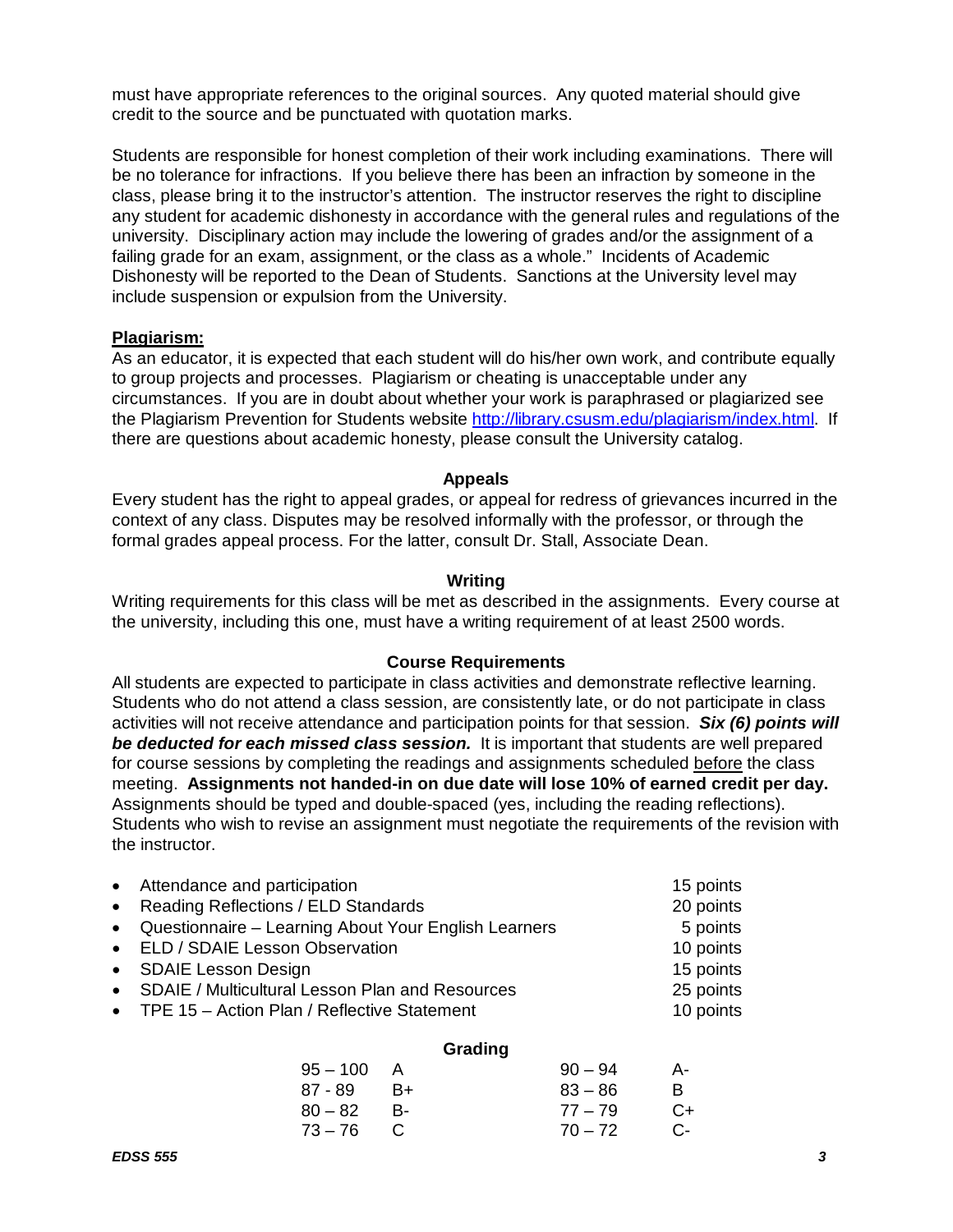## **ASSIGNMENT DESCRIPTIONS**

## **Reading Reflections (5 points each) & ELD Standards 20 points**

Reflections based on the readings will cover the following topics, and are due during the following class sessions:

| Social / Cultural Context of Bilingual Education |
|--------------------------------------------------|
| Second Language Acquisition / BE Programs        |
| <b>SDAIE Strategies in your Content Area</b>     |
| Sociocultural Aspects of Schooling               |

Reading Reflections will be discussed at the beginning of the class session on which they are due, and **must** include:

- A written summary and/or analysis of the assigned topic that reflects understanding of the key concepts, including comments / analysis from the required readings.
- A reflection of the topic including connections that can be made between the topics and teaching English language learners, **with specific examples from student teaching experiences, school observations, or other personal experiences in diverse settings.**

## ELD Standards Requirement

For the **3rd class session**, you will need to download and print the ELD standards to work with in class. The ELD Standards - Grades 9-12 are available on the course website (Cougar Course) and/or you have access to them on the California Department of Education website.

# **Questionnaire – Learning About Your English Learners 5 points**

#### **– Critical Assessment Task (CAT)** In class, students will work in groups to write lists of questions to ascertain information about their English learners in the following areas: linguistic background; academic language abilities, content knowledge, and skills; physical, social and emotional development; cultural and health considerations; and interests and aspirations. From these lists, each student will create a questionnaire that can be administered to his/her English learners. This assignment is aligned

### **ELD / SDAIE Lesson Observation 10 points**

For this assignment you will observe an ELD or SDAIE lesson at your student teaching school site. Your observation can be in any classroom with English learners (ELD, SDAIE / Sheltered, or "mainstream"). Your observation write-up should include a description of; the classroom, what the teacher did, what the students did. You can refer to the SIOP Protocol on pp. 234-235 as a guideline for what to look for in an effective lesson for English learners. As part of your write-up, you should discuss how (if necessary) you would modify the lesson/activity observed in light of the information and knowledge gained in the course.

### **SDAIE Lesson Design 15 points**

to the TPAs.

Each student will write and present a lesson design that clearly incorporates the SDAIE methodologies and principles discussed in class and in the course readings thus far in the semester. Your SDAIE lesson design should be appropriate for English learners at various ELD proficiency levels in your content area classroom. Your SDAIE lesson design will include an accurate assessment plan, and instructional strategies that are based on your English learners' proficiency level(s).

DUE: Session 1 DUE: Session 3 DUE: Session 5 DUE: Session 7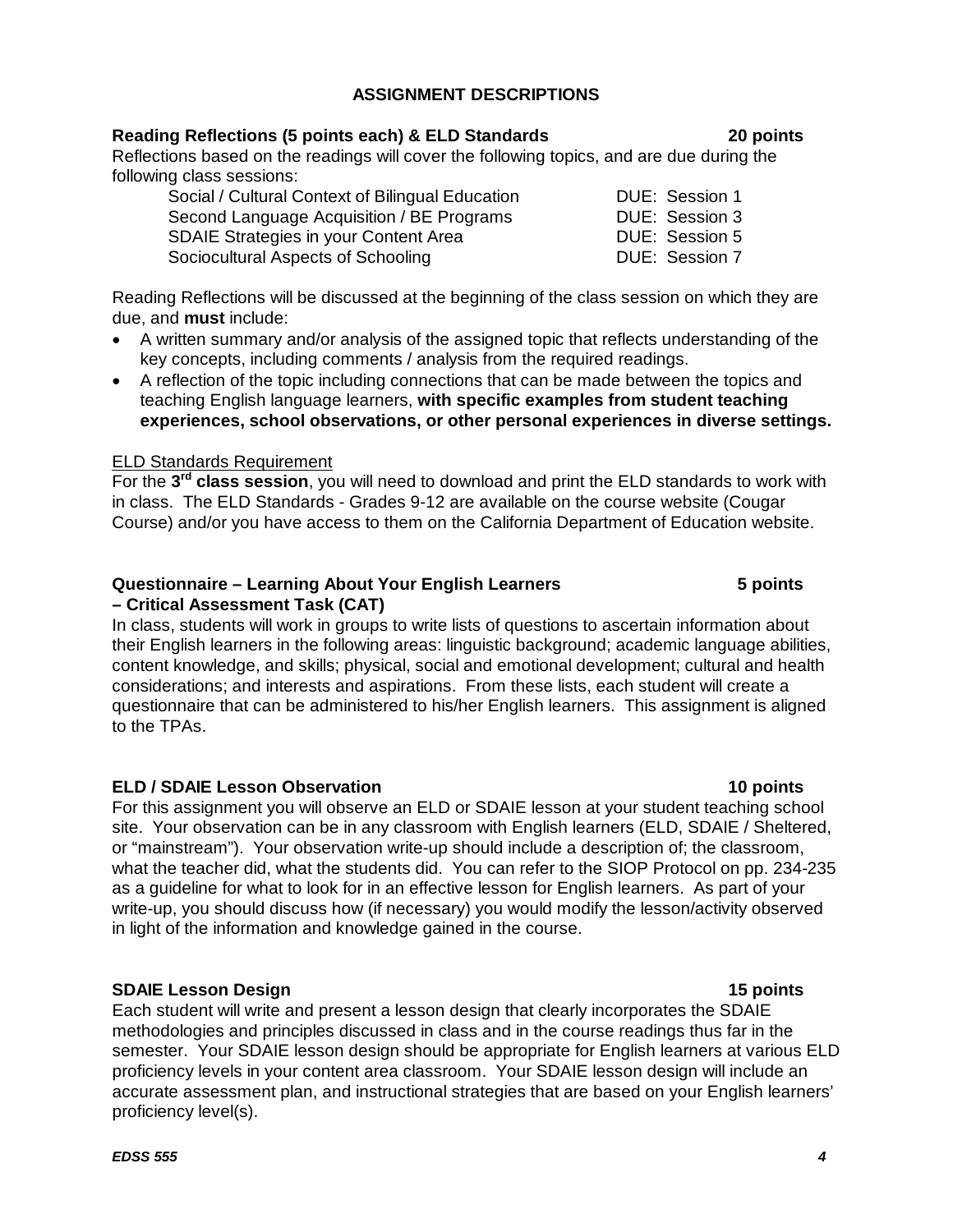### **SDAIE / Multicultural Lesson Plan and Resources 25 points – Critical Assessment Task (CAT)**

Applying the SDAIE methodologies and principles you have learned in class, you will create a SDAIE lesson plan appropriate for English learners at various proficiency levels. You will write and present a lesson plan that clearly delineates how every student will be a successful learner by providing universal access to diverse students (e.g., gifted, English learners, special needs, poor readers, non-readers).

In addition, you will have the opportunity to collect resources (books, websites, articles, videos, etc.), that are rooted in multicultural education / social justice and equity for high school students. The term "multicultural" includes the following categories; race or ethnicity, gender, religion, sexual orientation, socioeconomic status, age, and physical or mental ability and language.

The required elements of the assignment are:

- 1. Each student will choose at least **three** multicultural resources that address appropriate proficiency and content area knowledge for high school students. Students are encouraged to find resources that are bilingual (English and another language).
- 2. Each student will write an APA-formatted reference for each reference along with a brief description of the resource (1-2 sentences).
- 3. Each student will write and present a SDAIE / Multicultural lesson plan that clearly incorporates at least **one** multicultural resource and delineates how every student will be a successful learner by providing universal access to diverse students.

Your SDAIE / Multicultural lesson plan should include the following components:

- 1. Grade level, Content standard(s) / objectives, ELD standard(s) / objectives, requisite background information (i.e. Who are your students? What are your English learners' proficiency levels? What do your students need to know prior to the lesson?) Materials / resources necessary for the lesson.
- 2. A plan for assessment
	- How will your students demonstrate mastery of the content and language standards / objectives?
	- What varied authentic products will be produced?
	- What multi-level assessment criteria will be used? Different levels of mastery?
- 3. Vocabulary and grammatical structures (if applicable) to be learned or reinforced in the lesson – how will you make vocabulary development part of the lesson?
- 4. How do ALL your students have access to the content you are presenting?
	- Do the activities you have designed for the lesson support the content and ELD standards you have selected?
	- What SDAIE strategies are you using to make the content accessible to all your students?
	- Do the lesson strategies incorporate group collaboration, cooperative learning activities, peer assistance, or other work-group techniques?
	- Does the lesson incorporate multicultural / social justice and equity resources, strategies, principles, etc, that validate the language(s) and culture(s) of your students?
	- Do all students have access to academic language?
- 5. How will you ensure that your lesson provides equitable outcomes for ALL your students (from diverse linguistic, cultural, social and economic backgrounds)?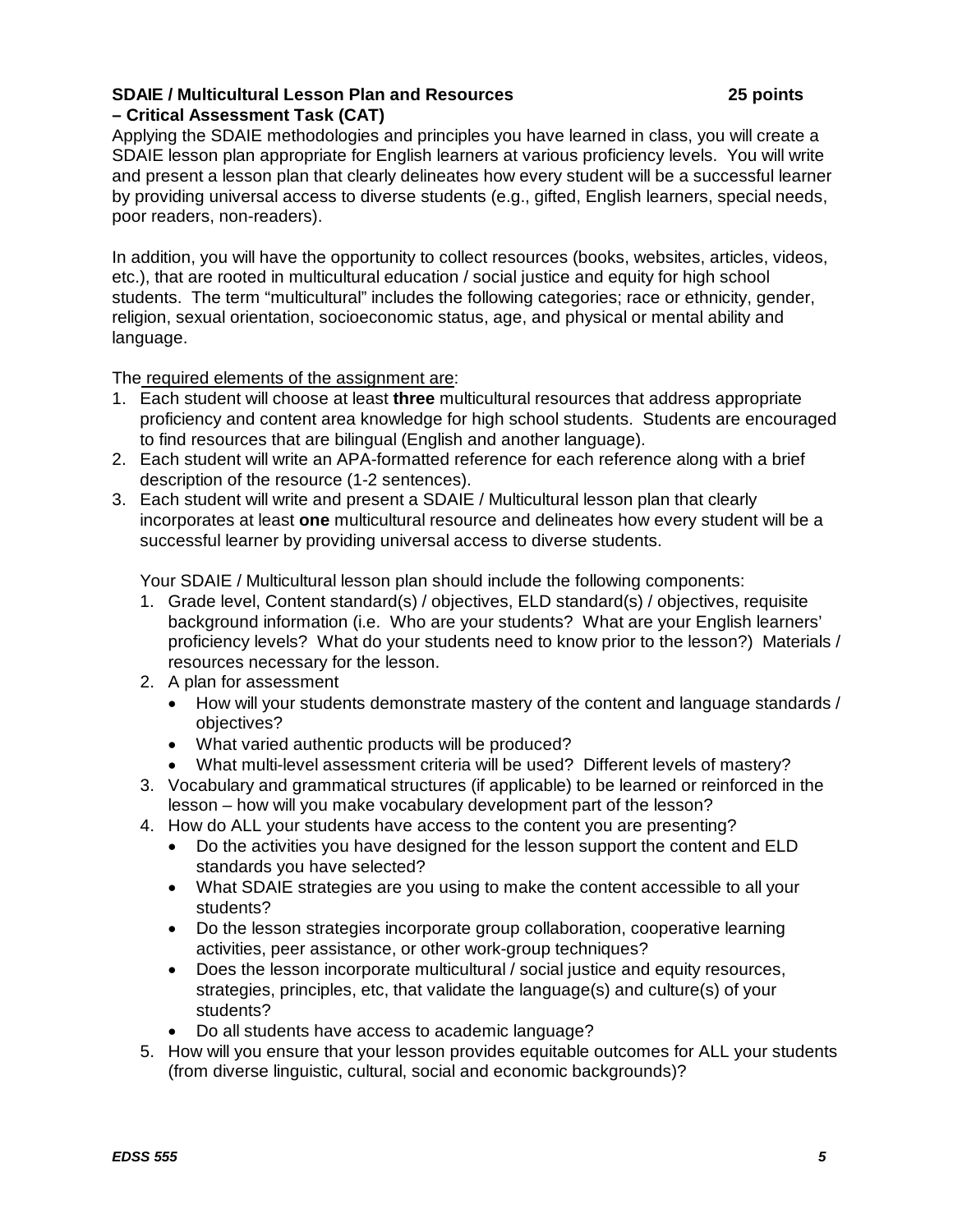During several class sessions, students will have the opportunity to work on their lesson plan both individually and in small groups by applying what they have learned from the readings, class discussions, and their classroom experiences.

### SDAIE Presentations

Each student will present her/his SDAIE Lesson Plan (format to be determined by the class)*.*

#### *This assignment is aligned to address TPEs 7 and 15 (see rubric below).*

| <b>Criteria</b>                                                          | <b>Developing</b>                                                                                                                                                                                              | SDAIL / MUILICUILUI dI LESSOII FIAII RUDITC<br><b>Nearly</b>                                                                                                                                                                                                                     | <b>Meets</b>                                                                                                                                                                                                                                                                                                                                                                                | <b>Exceeds</b>                                                                                                                                                                                                                                                                                                                                                                                                                                                          |
|--------------------------------------------------------------------------|----------------------------------------------------------------------------------------------------------------------------------------------------------------------------------------------------------------|----------------------------------------------------------------------------------------------------------------------------------------------------------------------------------------------------------------------------------------------------------------------------------|---------------------------------------------------------------------------------------------------------------------------------------------------------------------------------------------------------------------------------------------------------------------------------------------------------------------------------------------------------------------------------------------|-------------------------------------------------------------------------------------------------------------------------------------------------------------------------------------------------------------------------------------------------------------------------------------------------------------------------------------------------------------------------------------------------------------------------------------------------------------------------|
|                                                                          |                                                                                                                                                                                                                | <b>Meets</b>                                                                                                                                                                                                                                                                     |                                                                                                                                                                                                                                                                                                                                                                                             |                                                                                                                                                                                                                                                                                                                                                                                                                                                                         |
| TPE-7<br><b>Teaching</b><br><b>English</b><br><b>Learners</b>            | Candidates know<br>and can apply few of<br>the pedagogical<br>theories, principles,<br>and instructional<br>practices for English<br>learners. ELs do not<br>comprehend key<br>academic concepts<br>and ideas. | Candidates know<br>many pedagogical<br>theories, principles,<br>and instructional<br>practices for<br>English learners,<br>but cannot apply<br>them in a<br>comprehensive<br>manner.                                                                                             | Candidates know and<br>can apply pedagogical<br>theories, principles,<br>and instructional<br>practices for<br>comprehensive<br>instruction of English<br>learners.                                                                                                                                                                                                                         | Candidates know and<br>can apply pedagogical<br>theories, principles, and<br>instructional practices<br>for comprehensive<br>instruction of ALL<br>English learners.                                                                                                                                                                                                                                                                                                    |
| <b>TPE-15</b><br><b>Social</b><br><b>Justice</b><br>and<br><b>Equity</b> | Lesson strategies<br>and activities do not<br>address issues of<br>social justice and<br>equity in the<br>classroom. Lesson<br>plans are not<br>designed for<br>students from<br>diverse<br>backgrounds.       | Candidates select<br>some multicultural<br>resources that<br>address issues of<br>social justice and<br>equity. Lesson<br>plans do not<br>include instructional<br>practices for<br>diverse students<br>and are not<br>grounded in<br>theories of<br>multicultural<br>education. | Candidates select<br>authentic multicultural<br>resources that address<br>issues of social justice<br>and equity. Lesson<br>plans are designed to<br>include instructional<br>practices that are<br>grounded in theories<br>of multicultural<br>education, and provide<br>equitable outcomes for<br>students from different<br>linguistic, cultural,<br>social and economic<br>backgrounds. | Candidates include<br>justification for each<br>multicultural selection<br>that show how issues of<br>social justice and equity<br>are addressed for all<br>students. Lesson plans<br>apply instructional<br>strategies grounded in<br>theories and principles<br>of multicultural<br>education, ensure equal<br>outcomes for all<br>students from different<br>backgrounds, and are<br>designed with<br>stakeholders<br>representing all students<br>in the classroom. |

### **SDAIE / Multicultural Lesson Plan Rubric**

## **TPE 15 – Action Plan / Reflective Statement 10 points**

In EDSS 555, you are specifically responsible for demonstrating that you have met TPE 15: Social Justice and Equity in your coursework. Each student will create a personalized diversity / social justice action plan designed specifically for his/her English learners and/or their parents. Your plan will discuss how you, as a future teacher of English learners, will address an issue of diversity, social justice and/or equity in your high school classroom. Your plan will include the following; identifying / defining the issue you have chosen to address, a description of the English learners and/or parents your plan is designed for, a reflection of the reasons you chose the issue, and a description of the personalized action plan (specific activities) you have created. Your action plan and reflective statement MUST reference TPE 15 so that you are demonstrating how you have met the TPE through this assignment.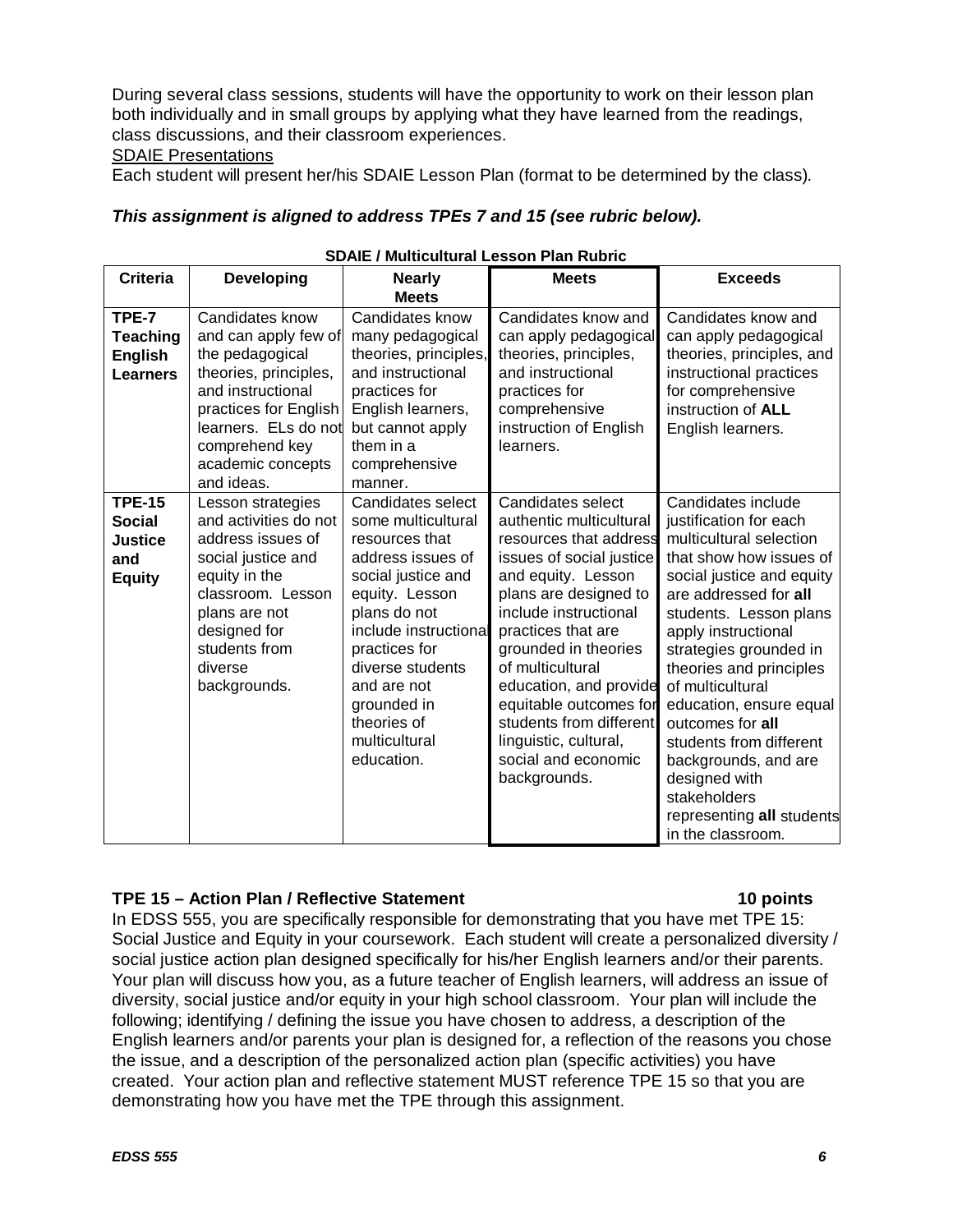Drafts on your Action Plan / Reflective Statements are due on the last day of class for peer review and analysis.

**You MUST post your final TPE 15 – Action Plan / Reflective Statement to the course website (Cougar Courses) in order to receive credit for this assignment.**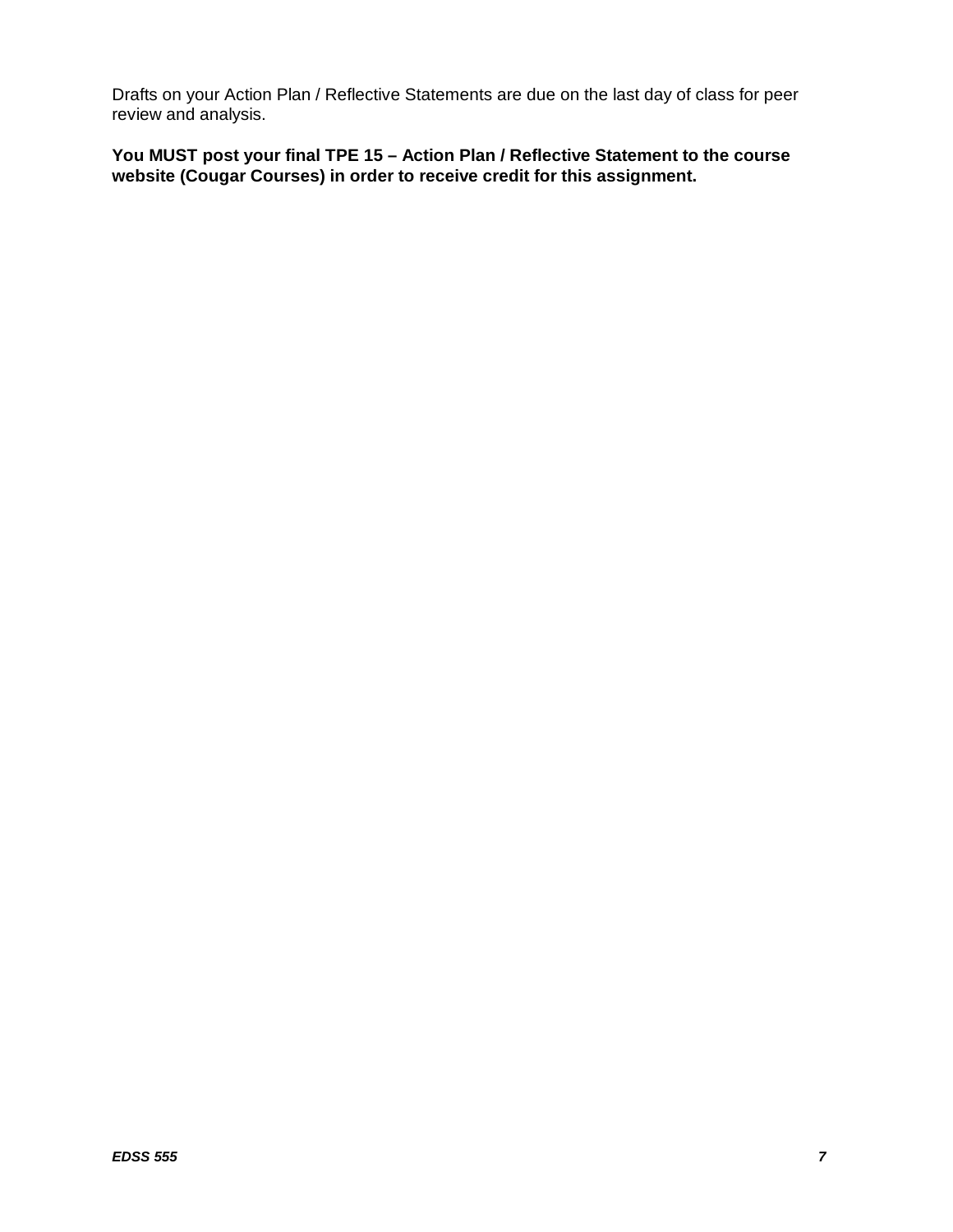# **Course Outline (Timeline Subject to Change pending "Teachable" Moments)**

| <b>Date</b>                                            | <b>Topic</b>                                                                                                                                                                                                       | <b>Assignment</b>                                                                                                                                                                                                                                                                              |
|--------------------------------------------------------|--------------------------------------------------------------------------------------------------------------------------------------------------------------------------------------------------------------------|------------------------------------------------------------------------------------------------------------------------------------------------------------------------------------------------------------------------------------------------------------------------------------------------|
| Session 1<br>8/30                                      | • Introduction / Overview<br>• Who are English Language Learners?<br>• What is Social Justice and Equity?<br>• Historical Overview of Bilingual<br>Education-Social, Political and Legal<br><b>Foundations</b>     | Banks - Teaching Literacy for SJE<br>(course website)<br>Crawford - Diminished Vision of Civil<br>Rights (course website)<br><b>DUE: Reading Reflection #1</b><br>(in-class assignment)                                                                                                        |
| Session 2<br>9/8 (Wed.)<br>10:45-2:15<br><b>UH 440</b> | • Bilingual Education Programs /<br><b>Instruction for Secondary ELs</b><br>• Legal Mandates - Prop. 227 / Politics<br>of Language Learning                                                                        | Promoting Academic Literacy Among<br>Secondary ELs (course website)<br>Final Rpt on Prop. 227 (website)<br>Diaz-Rico-Components of ELD<br>Programs (course website)                                                                                                                            |
| Session 3<br>9/13                                      | • Second Language Acquisition:<br><b>Theoretical Frameworks</b><br>• Working with the ELD Standards:<br>Profile of ELs' proficiency levels<br>• SDAIE Overview<br>• What can classroom teachers do?                | Diaz-Rico-Chapter 2 (course website)<br>Collier – Acquiring A $2^{nd}$ Language for<br>School (course website)<br>Dutro & Kinsella - Chapter 3 (website)<br>Echevarria, Vogt & Short (SIOP) -<br>Chapters 1 & 2<br><b>DUE: Reading Reflection #2</b><br><b>DUE: Download the ELD Standards</b> |
| Session 4<br>9/20                                      | • Identification/Placement/Assessment<br>of English Learners/CELDT<br>• SDAIE Overview - Building<br>Background, Input, Strategies<br>• Learning About Your English Learners                                       | Echevarria, Vogt & Short (SIOP) -<br>Chapters 3, 4 & 5<br><b>DUE: Questionnaire - Learning</b><br><b>About Your English Learners</b>                                                                                                                                                           |
| Session 5<br>9/27                                      | • SDAIE Strategies: Oral Language,<br>Reading and Writing Strategies<br>• SDAIE in the Content Areas<br>• Discussion of ELD / SDAIE<br><b>Observations</b>                                                         | Echevarria, Vogt & Short (SIOP) -<br>Ch. 6, 7 & 8<br><b>DUE: Reading Reflection #3</b><br><b>DUE: ELD / SDAIE Observations</b>                                                                                                                                                                 |
| Session 6<br>10/4                                      | • Assessment<br><b>CALLA - Instructional Strategies for</b><br>English learners<br>• Academic English<br>• SDAIE Lesson Design Presentations                                                                       | Echevarria, Vogt & Short - Ch. 9 & 10<br>Chamot & O'Malley - Ch. 3 (website)<br><b>DUE: SDAIE Lesson Design</b>                                                                                                                                                                                |
| Session 7<br>10/11                                     | • Beyond the Classroom: Social<br>Aspects of an EL's schooling<br>experiences<br>• Special Education for ELs                                                                                                       | Journey Towards Belonging (website)<br>Olsen – Learning English (website)<br>Rubinstein-Avila - Conversing with<br>Miguel (website)<br><b>DUE: Reading Reflection #4</b>                                                                                                                       |
| Session 8<br>10/18                                     | • Parents, Families and Communities<br>• SDAIE / MCE Lesson Plan and<br><b>Resources - Presentations</b><br>• Planning for the Future<br>• SDAIE Review<br>• TPE 15 Action Plans / Reflective<br><b>Statements</b> | Moll - Funds of Knowledge (website)<br>Quezada, et.al - Involving Latino<br>Parents (website)<br><b>DUE: SDAIE / MCE Lesson Plans</b><br>and Resources<br>DUE: TPE 15 - Action Plan /<br><b>Reflective Statement (draft)</b>                                                                   |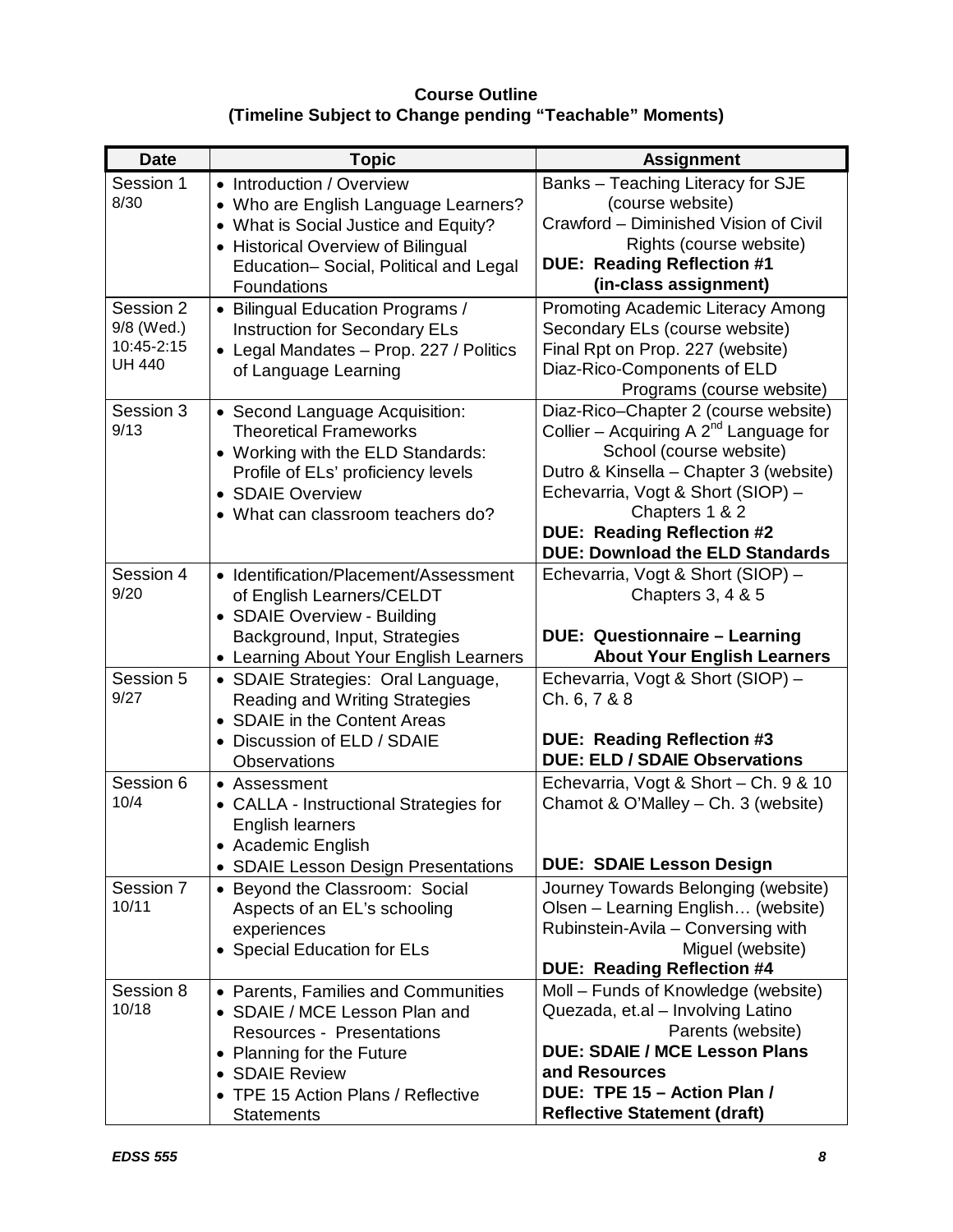## **Generally Accepted Attributes of Highly Effective Teachers (as seen in pre-service programs)**

(Stall, 2007; Roberts and Kellough, 2000; Stone, 2002; McEwan, 2002; Baldwin, Keating and Bachman, 2003; Johnson and Johnson, 1994; COE Mission Statement, 1997)

## *The following will be used as a guideline for defining each attribute:*

- 1. **General classroom attendance, promptness, and participation:** is on time, respects time boundaries (breaks, etc.), regularly attends class, and actively participates.
- 2. **Attention to classroom discussion protocols** (per Epstein's Five Stage Rocket)**:** respects time limitations, recognizes and respects the perspectives of fellow classmates, gives wait time, listens actively, uses non-interruptive skills, mediates disagreements by working to understand others' perspectives and finding common ground, genuinely encourages all to participate.
- 3. **Social and cooperative skills (as illustrated in cooperative projects)**: assumes responsibility of one's roles, is open to consensus and mediation, effectively communicates ideas, attends group meetings, is dependable, respects others' ideas, expects quality work from self and colleagues, manages time effectively, uses organizational skills and leadership skills, is assertive but not aggressive, uses reflection as a means of evaluation, motivates and offers positive reinforcement to others.
- 4. **Attention to assignments:** meets time deadlines, produces quality products, responds cooperatively to constructive criticism, uses rubrics or other stipulated criteria to shape an assignment, prioritizes tasks and performs/supervises several tasks at once.
- 5. **General classroom demeanor:** is professional, creative, kind, sensitive, respectful, has a sense of humor, is supportive of fellow classmates and instructors; recognizes others' perspectives as valid and works to include all "voices" in the classroom; is aware of and responsive to issues and behaviors that might marginalize colleagues in the classroom.
- 6. **Flexibility:** is responsive when reasonable adjustments to the syllabus, curriculum, schedule, and school site assignments become necessary (common to the educational arena); can work through frustrations by problem-solving with others and not letting emotional responses dominate or impair thinking; "bounces" back easily; can work calmly under stress.
- 7. **Commitment to ensuring social justice and equity for all students:** is able to identify issues of social justice and equity in the classroom; possesses and continually develops pluralistic and divergent perspectives on educating students; holds high expectations for all learners; applies appropriate instructional strategies to ensure equal outcomes for diverse students; is willing and eager to collaborate with others, especially curriculum specialists, community leaders, and parents on preparing relevant and appropriate instructional activities, curricular units, and school structures that would provide equitable outcomes for students from different linguistic, cultural, and social economic backgrounds.
- 8. **Openness to and enthusiasm for learning:** can engage with a variety of educational ideas with an open mind and a sense of exploration; demonstrates passion for and